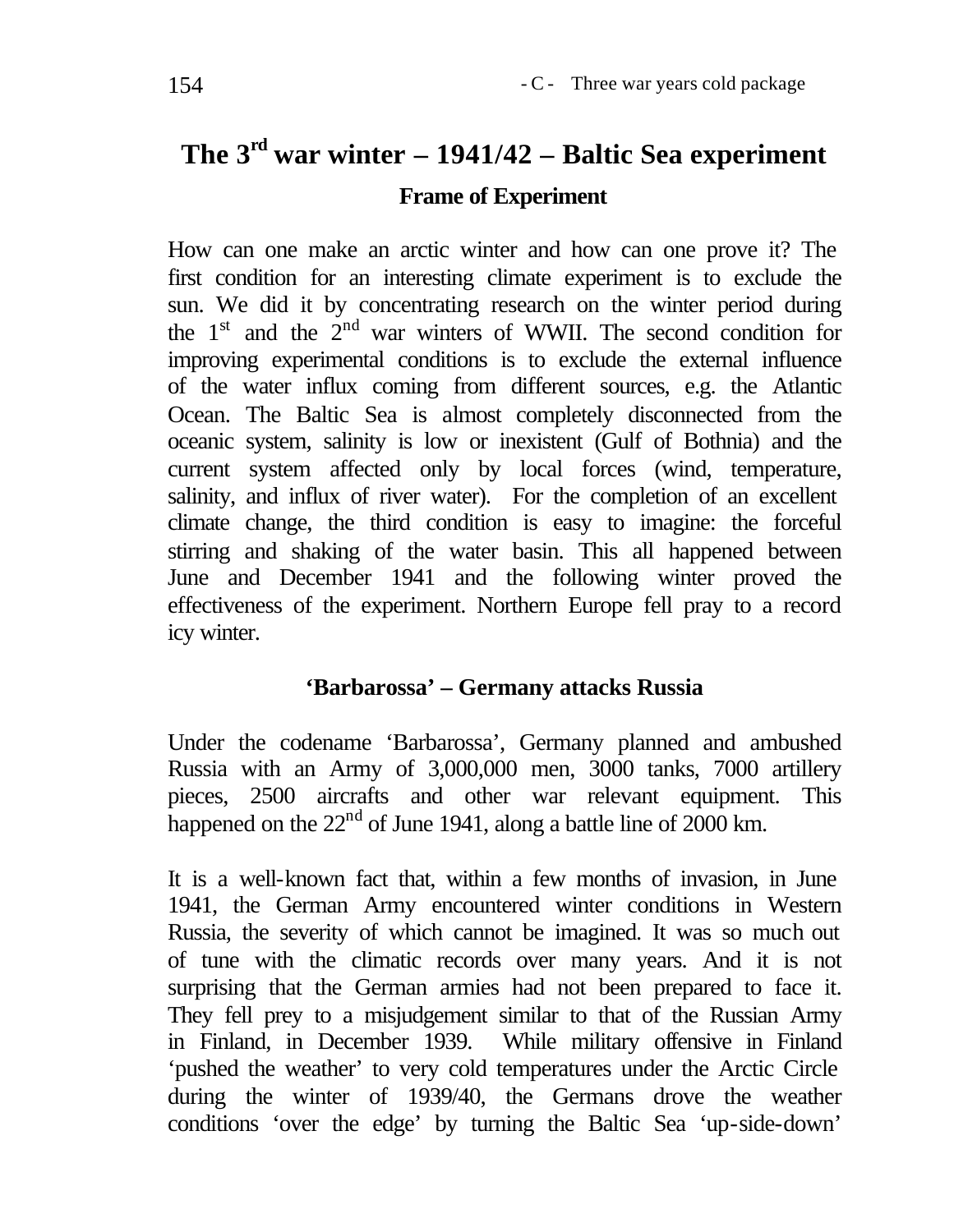(see next paragraph). This six-month 'treatment' of the Baltic Sea, in 1941, was several times more intensive than in 1939. A little bit later, snow, freezing and ice conditions became extremely severe along the entire German–Russian front line, from the west of Murmansk, Leningrad, Kalini, Mazhaisk (west of Moscow) to Belowgrad, Rostov, and Sevastopol (Krim). Since mid-November 1941, temperature during daytime was of  $-3^{\circ}$ C, and at night it went down to  $-7^{\circ}$ C. By the end of November, temperature fell to -25 degrees Celsius on the Eastern Front. Along the frontlines close to Leningrad, heavy snowfall blocked almost all German mechanized operations (NYT, the 4<sup>th</sup> of December 1941). On the  $7<sup>th</sup>$  of December, the German High Command stated in a communiqué that "despite bitter cold, German and Italian troops have recorded successes in local offensive in the Donets Basin" (NYT, the  $8<sup>th</sup>$  of December 1941), and that harsh winter forced the abandonment of big operations in the north until spring (NYT, the  $9<sup>h</sup>$  of December 1941). In December, temperatures went down to -40<sup>o</sup>C.

Before the severe cold wave hit the Eastern Front, there was a heavy 'mud-period' which lasted from early October until freezing began. It all started with snow on about the  $7<sup>th</sup>$  of October and went on with rain, bearing quite a number of similarities with the situation discussed in an earlier chapter concerning rain-making on the Western Front, along the river Rhine, in late 1939. Until the end of December 1941, the costs of invasion for the German Army were: 174,000 dead men, 600,000 wounded and 36,000 missing. Germany also lost 758 bomber planes, 568 fighter planes, and 767 other types of airplanes, not to mention the loss of tanks, flaks and vehicles, which was huge. The Russians' loss was considerably higher.

#### **War sideline – Climate battlefield**

Immediately, the Baltic Sea became a battleground and its eastern part was churned and turned, from Gdansk to Leningrad. The operation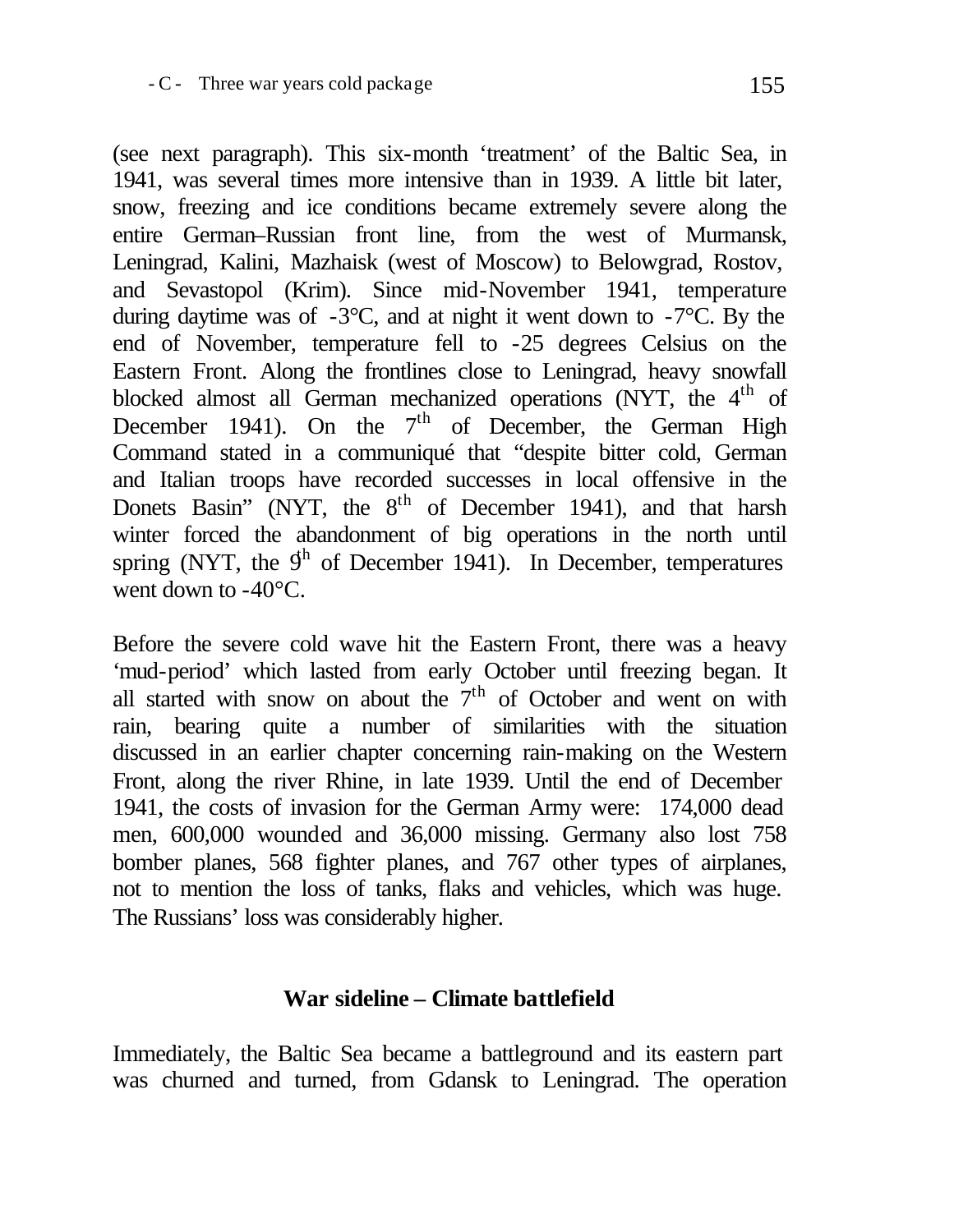'Barbarossa' was a fringe war operation area. In climatic terms, it was a major theatre of regional weather modification.

The Germans mobilised about one hundred naval vessels: 10 large mine layers, 28 torpedo boats, and 2-3 dozen minesweepers. Air support was entrusted to the Luftwaffe. Russians had six big war ships, 21 destroyers, 65 submarines, six mine layers, 48 torpedo cutters and 700 airplanes. The considerable number of ships and airplanes became active in six months. The Kriegsmarine lost 35 ships. Russia alone lost 50 naval vessels when evacuating the Reval naval base. The total number of ships which sank in the Baltic Sea during the second half of 1941 is of about 370 (500,000 tons).

Sea mines were a considerable threat. Around 20,000 mines were laid, many thousands being swept and destroyed. Although many of the Russian mines weighted less than 100 kg, the Soviet Baltic Sea Fleet alone laid at least 10,000 mines in the Finnish Gulf and outside the Soviet Ports, in the Baltic Sea (e.g. Riga and Reval). In early August, a dozen of Russian naval vessels laid mines as far away as the west of Bornholm. Probably the last Russian distant operation was a mining operation close to Gdansk (October 20 – November 15).

Many hundreds of daily naval activities caused a great Baltic Sea 'turning and churning' experiment. One devastating experience determined the Russians Baltic Fleet to evacuate their fleet bases at Reval (Tallinn) by the end of August. More than 200 ships had been moved to Kronstadt, near Leningrad. More than 4,000 mines were laid on the way out, some of them placed so close together that the distance between two individual mines was sometimes of only 30 feet. Once the ships were out of the harbour, the convoys were bombed or torpedoed while crossing these minefields. This repositioning operation meant the loss of over 50 ships and some 36 transporters and auxiliaries for the Baltic Fleet, not to mention the total loss of lives (at least 6,000 men were lost).

Another significant event occurred in early December 1941, when the Baltic Fleet desperately tried to evacuate the Finnish island of Hangoe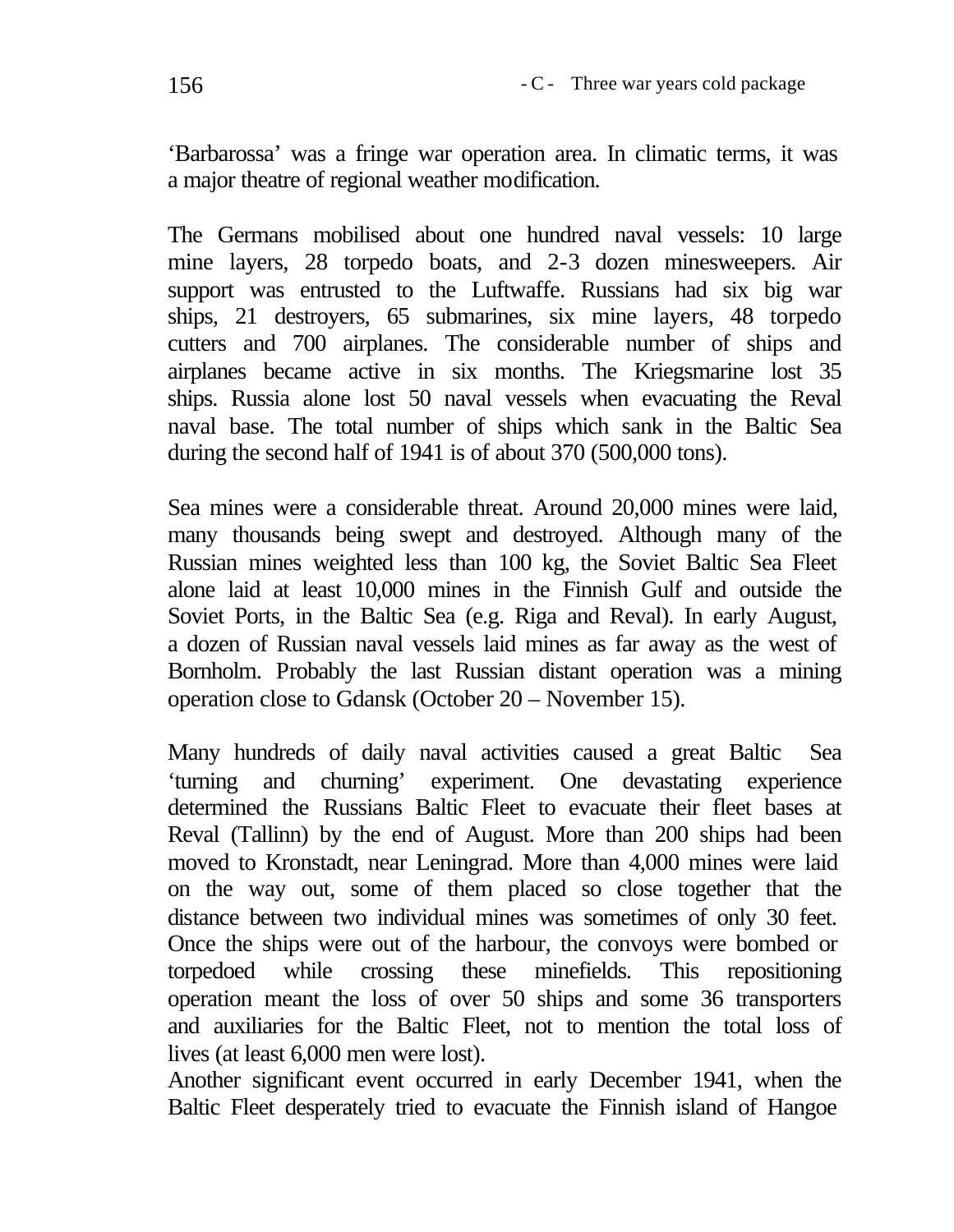which they had occupied in December 1939. During its sailing, the 7,500-tons ship *Josif Stalin*, carrying ammunition and military personnel, was hit by four mines that initiated a tremendous detonation, killing four thousand of the troops aboard. 2,000 men survived. Since evacuation from Hangoe started on the  $31<sup>st</sup>$  of October, the Baltic fleet lost, in half a dozen missions, three destroyers, three fast mine sweepers and other craft and transporters (*Josif Stalin*, *Andrey Zdanov*), the icebreaker *October* plus a host of smaller vessels.

The 'Barbarossa' operation definitely remodelled Baltic seawater body during the autumn of 1941, to a seasonally water structure never experienced before, particularly the phenomenon of "squeezing" summer-stored heat at such an early date. For the occupation of the vast Russian territory, this may have been hardly more than a small contribution. But for regional weather modification, it was highly effective. This became evident at Malgoviks primary school, in December 1941.

# **Cold record on the 13th of December 1941**

An early date for a cold temperature record should be noted. Swedish Meteorological Service recorded in their annual publication that a new temperature, lower than  $-50^{\circ}$ C, was measured on the  $13^{th}$  of December 1941. At Malgoviks primary school in Norrland (64°37' North, 16° 25' East), this very low temperature was recorded on a plain alcohol thermometer. Actually, on comparison with a common thermometer, this temperature meant -53°C. If such temperature was recorded before mid-December, there may be only two explanations. Either the recording is a gross mistake or deception, or the event had something to do with war at sea. 'Barbarossa' activities in the Baltic Sea could have had a big contribution. But contributions could have also come from other locations. Naval warfare was fiercely conducted in all European waters from Barents to the Mediterranean Sea. German Uboats operated across the North Atlantic. Since August 1941, the Allies supplied Russia with weapons and urgently needed equipment.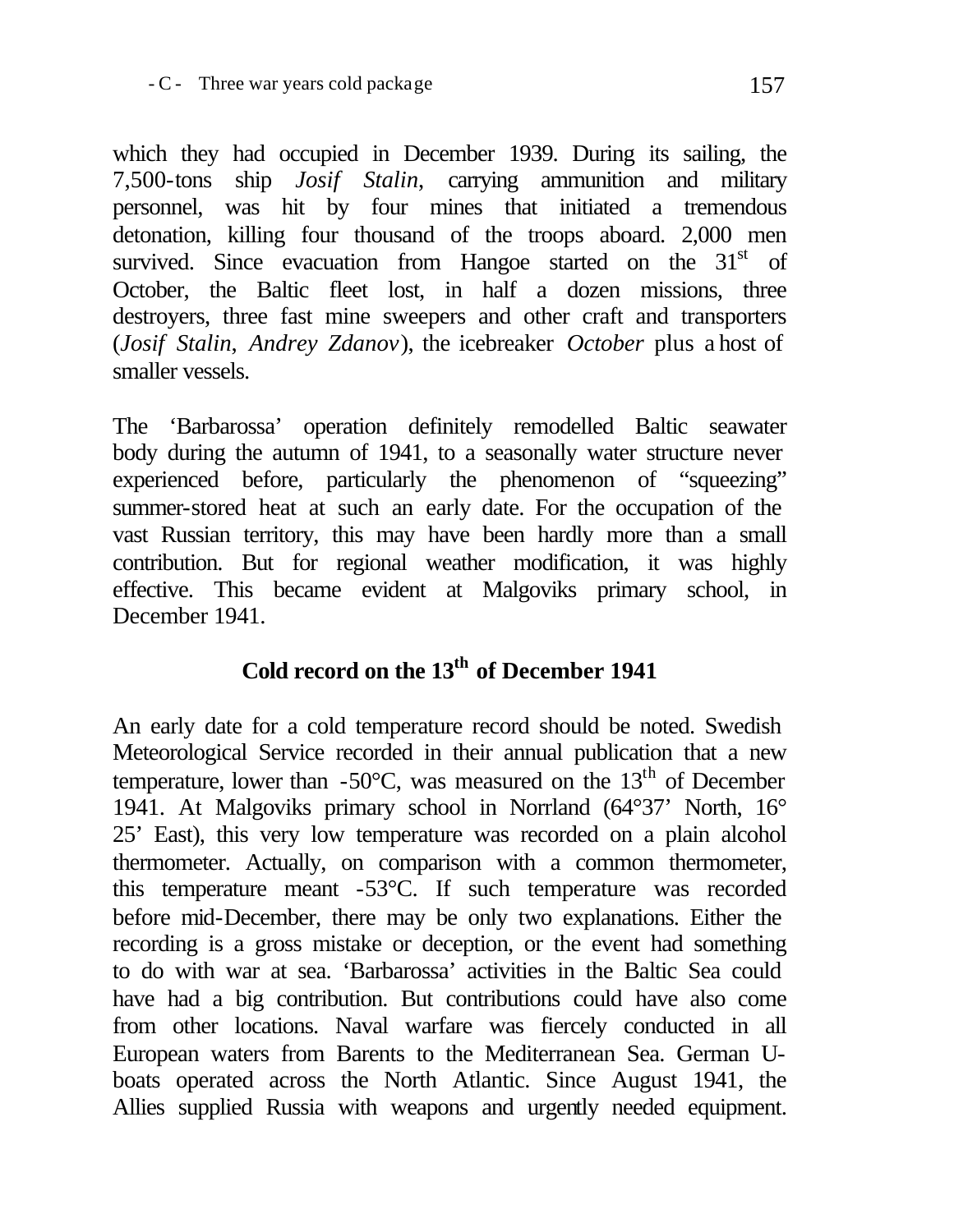Convoys sailed from England. Until the 8<sup>th</sup> of December 1941, seven Arctic Convoys departed from Hvalfiord/Iceland and arrived about 15 days later in Murmansk or Archangel. Only six days before the record temperature at Malgoviks primary school, Japan attacked Pearl Harbour on 7<sup>th</sup> December 1941.

| <b>Sweden</b>               | Location                                             | January 1942         |                  | February 1942  |                      |                  |                |
|-----------------------------|------------------------------------------------------|----------------------|------------------|----------------|----------------------|------------------|----------------|
| Ostimona                    |                                                      | average<br>Jan. 1942 | Normal<br>190130 | Lowest<br>1942 | average<br>Feb. 1942 | Normal<br>901-30 | Lowest<br>1942 |
| <b>Hanaranda</b>            | Kiruna                                               | $-16.6$              | $-11.9$          | $-35.5$        | $-15.8$              | $-11.8$          | $-33.4$        |
| timents                     | Haparanda                                            | $-17.0$              | $-10.3$          | $-31$          | $-14.2$              | $-11.2$          | $-30$          |
| Оквенный ф                  | Umea                                                 | $-17.2$              | $-7.4$           | $-30$          | $-13$                | $-7.4$           | $-27.8$        |
|                             | Ostersund                                            | $-16.9$              | $-7.9$           | $-31.4$        | $-11,2$              | $-6,8$           | $-26.4$        |
| nee.<br>Finland             | Karlstad                                             | $-12.3$              | $-3.2$           | $-25.2$        | $-10.8$              | $-3.1$           | $-24.6$        |
| <b>Raristad o</b> Stankhalm | Stockholm                                            | $-10.6$              | $-2.5$           | $-28.2$        | $-10.5$              | $-2.6$           | $-18.8$        |
| Ø                           | Karlshamm                                            | $-8.4$               | $-0.3$           | $-22.5$        | $-6.6$               | $-0.6$           | $-16$          |
| Kadahamm                    | Malmö                                                | $-7.5$               | $+0.3$           | $-25$          | $-6.2$               | $-0.2$           | $-20$          |
| <b>Billian I statud</b>     | All figures in minus Celsius degree; source: Statens |                      |                  |                |                      |                  |                |

Stockholm's coldness trophy

More important than a short incident like that from the Malgoviks primary school are record conditions over a longer period and wider perspective. The winter of 1941/42 represents this longer period, while the temperature record over a century offers the wider perspective. Stockholm is a good place to demonstrate this situation, said the Swedish meteorologist Goesta Liljequist, who expressed his amazement about the winter of 1941/42 as it follows: After the two hard winters of 1939/40 and 1940/41 and the difficulties they generated to shipping and fuel supply for the country, one has awaited and expected that the winter of 1941/42 would bring a return of the mild winters, which had recently predominated. Instead this, winter became one of the toughest ever recorded, if not the severest of all winters during the last  $200 \text{ years}^{139}$ . In 1943, Goesta Liljequist made a thorough assessment of the "The severity of the winters at Stockholm 1757–1942". The following data have been gathered from his work $140$ .

l

<sup>139</sup> Liljequist, Gösta H.; see Fn 1

<sup>140</sup> Liljequist, Gösta H; 'The severity of the winters at Stockholm 1757 – 1942', Geografiska Annaler 1-2, 1943, p. 81-104; and as an extended paper in: Meddelanden, Serien Uppsatser, Stockholm 1943, pp.1-24.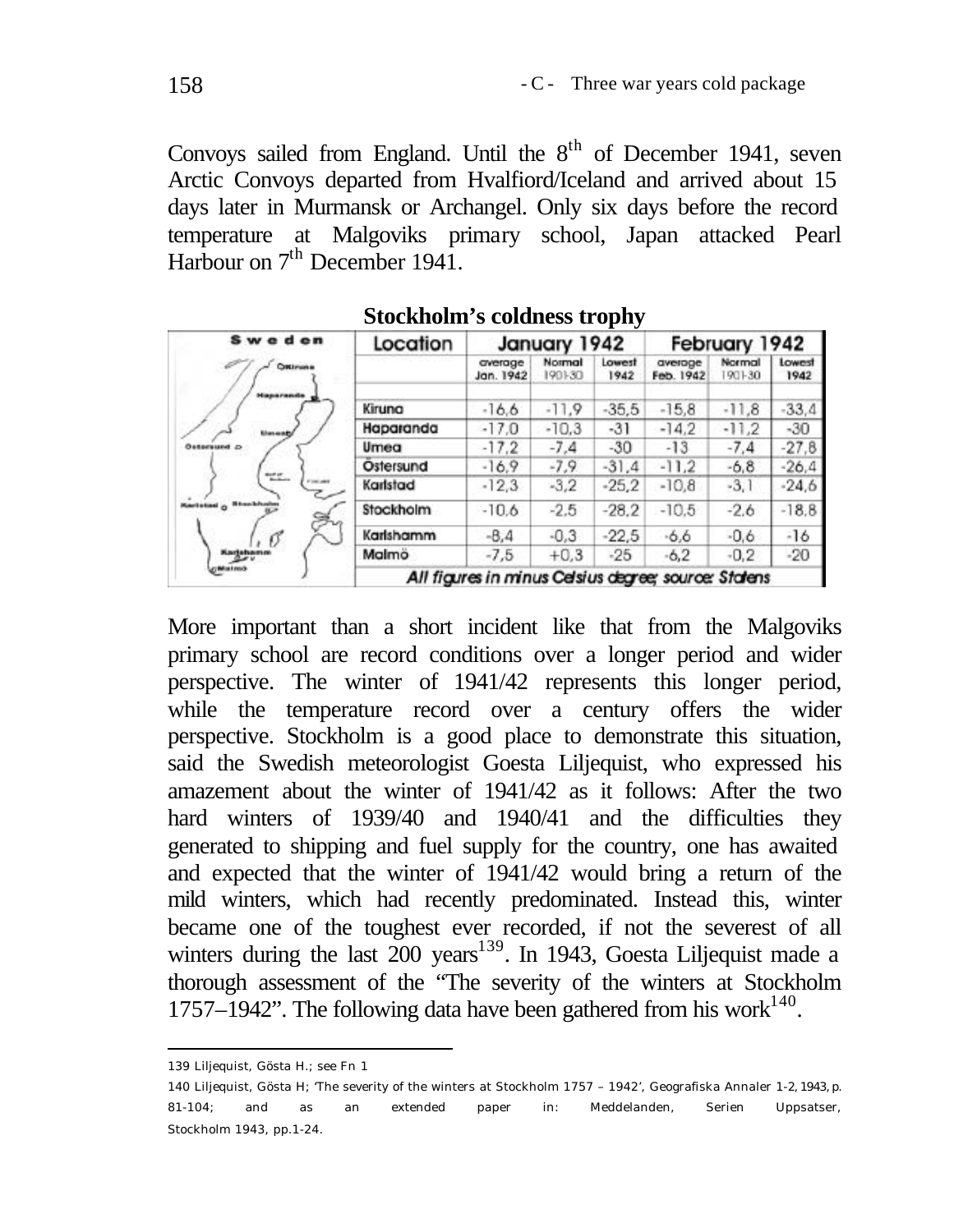The winter 1941/42 ranks high in the list of very severe winters. In a group of 15 most severe winters since 1757, the winter of 1939/40 ranks about the  $10<sup>th</sup>$  and the winter 1941/42 is in the top as it follows:

| Rank           | Mean<br>temp.                 | Mean temperature             | Sum of negative                |
|----------------|-------------------------------|------------------------------|--------------------------------|
| N <sub>o</sub> | Dec.- March                   | Three coldest months         | monthly means temp.            |
|                | 1788/89, - 8.0°C              | 1941/42. - 9.2 $\degree$ C   | $1788/89$ , - $31.9^{\circ}$ C |
|                | $1808/09$ , $-7.6^{\circ}$ C  | $1788/89$ , $-9.1^{\circ}$ C | $1808/09$ , $-30.5^{\circ}$ C  |
|                | $1941/42$ , - $7.5^{\circ}$ C | 1808/09, - 8.7° C            | $1941/42$ , - 30.5 $\degree$ C |

 Liljequist points to the fact that, since temperatures were taken, in 1760, the mean winter temperatures had increased with about 2°C and that this tendency was especially well marked since the middle of the 19<sup>th</sup> century. Insofar, the deviation from 'normal' became even more evident. A 'true' comparison would actually show that winter 1941/42 was in any calculation  $-0.5^{\circ}$  (right column) to  $-2.5^{\circ}$ C (middle column) colder than winter 1788/89. taking into account the group of the coldest three months (December to February), winter 1941/42 is the coldest since 1757. At that time, mean temperature was of  $-2,3$ °C in winter 1756/57. As no data from a previous period are available, Stockholm's winter following 'Barbarossa' could have been the coldest since the last Ice Age, 10,000 years ago.

#### **Swedish January weather turned around**

In addition to a very cold period all over Sweden, it is worth noting that the main climate conditions were 'turned around' within the country. Harsh conditions were more severe in middle and southern Sweden than in Northern Sweden. This definitely points to an extremely sub-cold Baltic Sea (including North Sea and beyond). Meteorological circumstances are well documented by official Swedish annual report<sup>141,</sup> which says concerning the month of January 1942 (excerpts):

l

<sup>141</sup> Statens Meteorologisk-Hydrografiska Anstalt, 'Arsbok', Månadsöversikt över Vänderlek och Vattentillgång , Argang 21-26, 1939 –1945, Stockholm.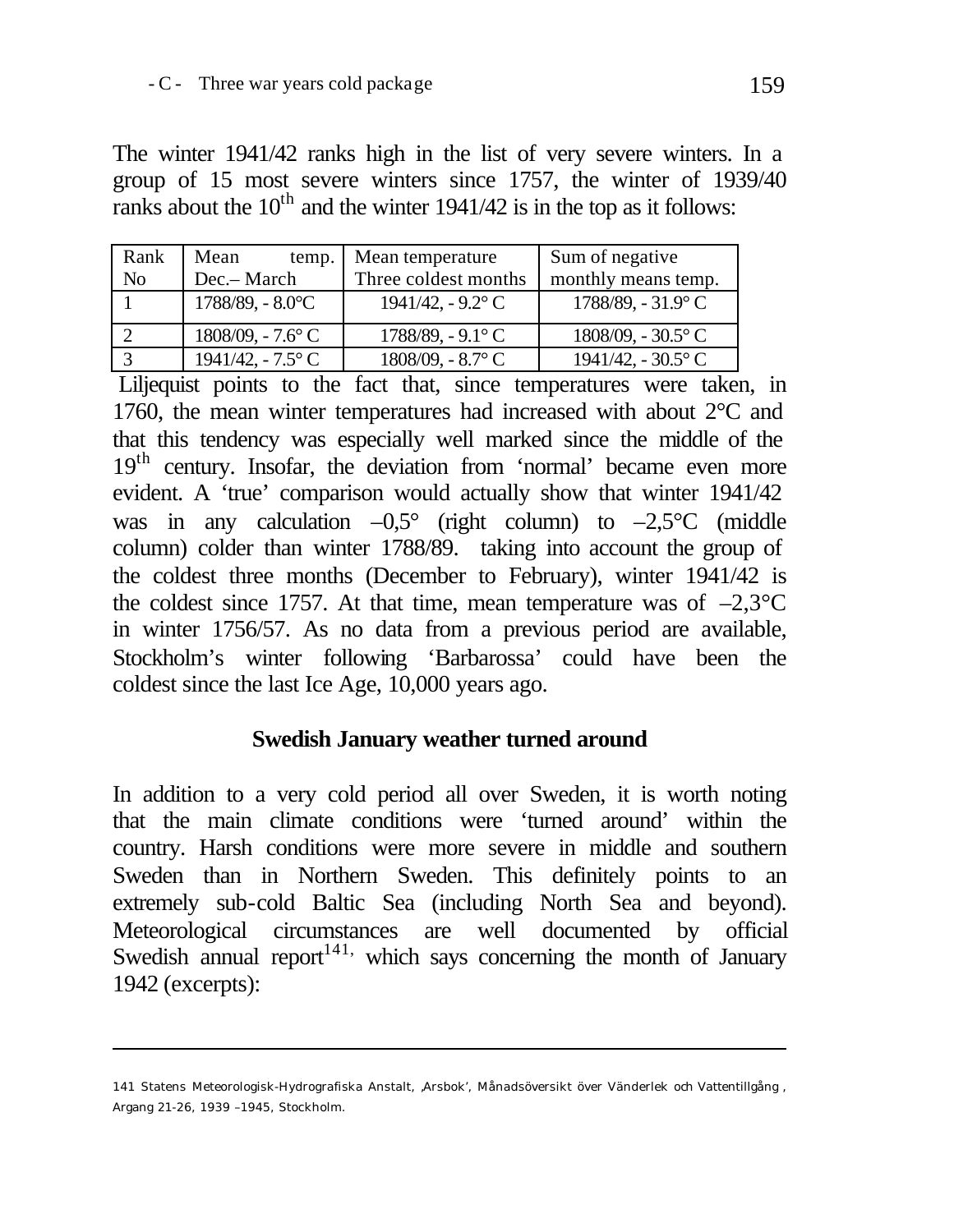# **General Overview**

During the first few days of the month, moderate westerly airflow dominated. On the 4<sup>th</sup> of January, a high-pressure zone developed in the NW of Lappland, which brought cold winds in the whole country. On the  $7<sup>h</sup>$  of January, a small low-pressure area moved over Norrland to the East, where air pressure remained equally distributed but then increased generally. On the  $13<sup>th</sup>$  day, there was a high pressure zone over the northerly Scandinavia. Wind came from an easterly direction in most of the parts of the country until the end of the month. The highest air pressure (1,045mb) was measured in Norrland, on the  $21<sup>st</sup>$ of January. Together with the easterly winds, snowfall occurred temporarily, particularly on the Baltic coast. On the  $24<sup>th</sup>$  day, very cold air came from the East and, despite a cloudy sky, the temperatures dropped down from  $-25^{\circ}$ C to  $-30^{\circ}$ C, with a wind speed of more than  $10m/sec$ . On the  $26<sup>th</sup>$  of January, at the same hour, temperatures recorded were between –35°C and –40°C, with clear sky and calm as far south as Smaland. Especially between the days 25-26 and 29-30, great difference in air pressure was recorded between northerly Sweden and southerly Baltic Sea, with easterly winds (kultje) dominating temporarily in the Baltic Sea.

# **Air pressure**

The average value was higher than the usual all over the country. In the northerly Norrland, deviation was the highest (17-18mb), but decreased gradually towards the south, so that the deviation was still of 4-5mb at Skane. Such high January mean air pressure has never been recorded in Norrland before. Usually, the air pressure in Norrland is lower than in Gotaland. Westerly and south-westerly winds usually dominate. In January 1942, the situation was completely reversed, which caused permanent easterly or northeasterly winds.

# **Temperatures**

The biggest temperature deficit, of about -10°C, was recorded in the inner parts of Gotaland, northern Varmeland, Dalarna and southern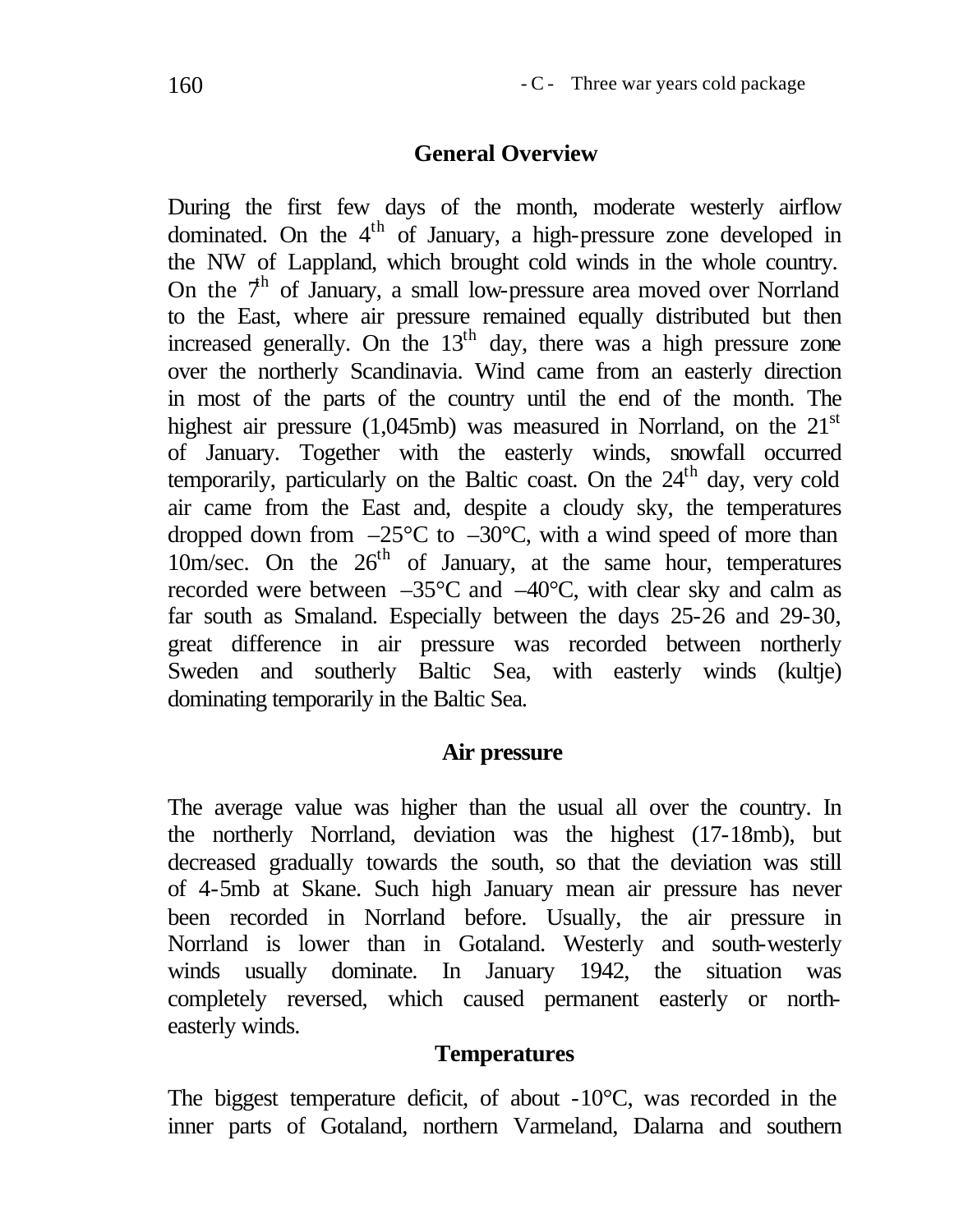Norrland. A number of record temperatures were measured in Gotaland and Svealand. The temperatures were of 6 to 7°C lower than the lowest temperatures known until that moment.

# **Swedish Summary**

The Swedish meteorologist Gösta H. Lijequist<sup>142</sup> wrote immediately after the extraordinary winter 1941/42 (excerpt):

> *The winter 1941/42 was colder than the winters 1939/40 and 1940/41. At Stockholm, it was one of the very coldest winters since 1756, when regular temperature observations were started. If we graduate the severity of a winter according to the value of the mean temperature of the three coldest months of the winter half year, 1941/42 is found to be the coldest winter*



#### *since 1756.*

#### **Baltic Sea Icing**

The meteorologist Gösta H. Lijequist assessed also the sea ice along Sweden's coast and Baltic Sea:

*"The formation and breaking up of the ice took place at a rather normal time in the Gulf and Sea of Bothnia: The formation of ice in the Baltic and on the West-coast started in the first part* 

*of January, generally one or two weeks earlier than normally. The ice conditions grew worse after a mighty invasion of cold air on the 24th of January, when temperatures between –25° and –30° C were recorded in the whole country; at the same time, the wind force was 6 Beaufort scale or more.* 

l

<sup>142</sup> Liljequist, Gösta H., see Fn 1.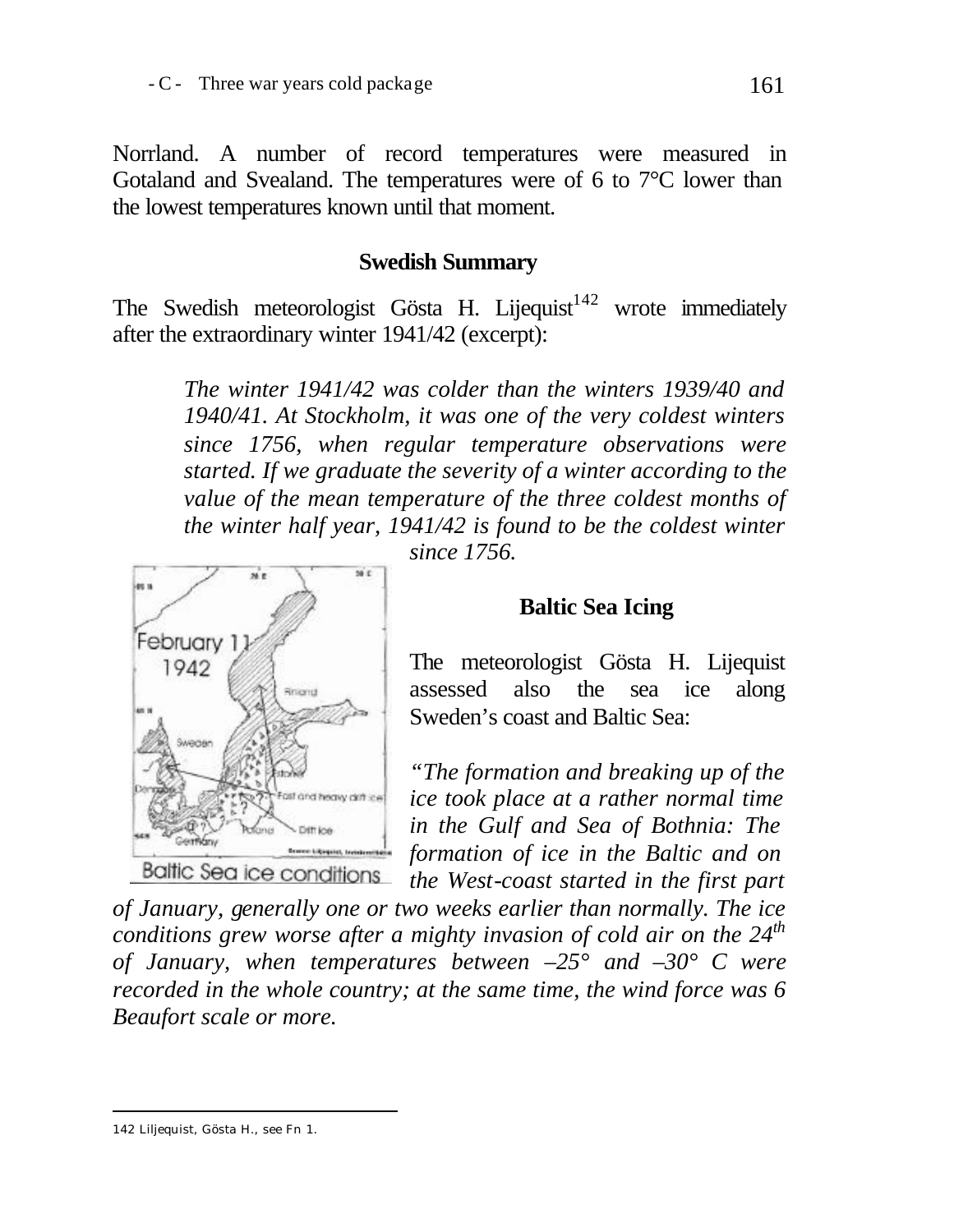*The thickness of ice was of about 100 cm in the Gulf of Bothnia – the maximum value observed this winter being of 125 cm – and 60 cm in the Sea of Bothnia. In the Baltic, the values varied between 50-60 cm. The ice period was generally longer than in 1939/40 but about the same as in 1940/41, except for the West coast and the Sound, where it lasted longer. On the 6th of June, all Swedish waters were ice-free".*



#### **Concluding remark on 'Barbarossa'**

Circumstances on churning Baltic waters and meeting devastating arctic conditions on Russian soil demonstrate the interrelation between these two events. Insofar, it is easy to establish that Adolf Hitler shot himself in the feet. At least he should not have touched the Baltic Sea. Not reaching Moscow and fulfilling 'Barbarossa' plan conditions due to early and killingly winter conditions represented the beginning of the end of his

ruthless activities. Luckily, at that time science was not aware of such a link and thus could not advice Hitler and his army that they would endanger military goals by simultaneously conducting naval warfare extensively in nearby seas.

When Field Marshal Herman Göring had proclaimed, in February 1940: "Nature is still more powerful than man. I can fight man but I cannot fight nature when I lack the means to carry out such battle. We did not ask for ice, snow and cold  $- A$  higher power sent it to us<sup> $143$ </sup>, the winter of 1941/42 proves him wrong. The winter was man-made, more precisely, by Hitler, his Government and his Army. Hitler, Göring and their ruling companions are solely responsible for the

l 143 See above: Chapter I, Introduction